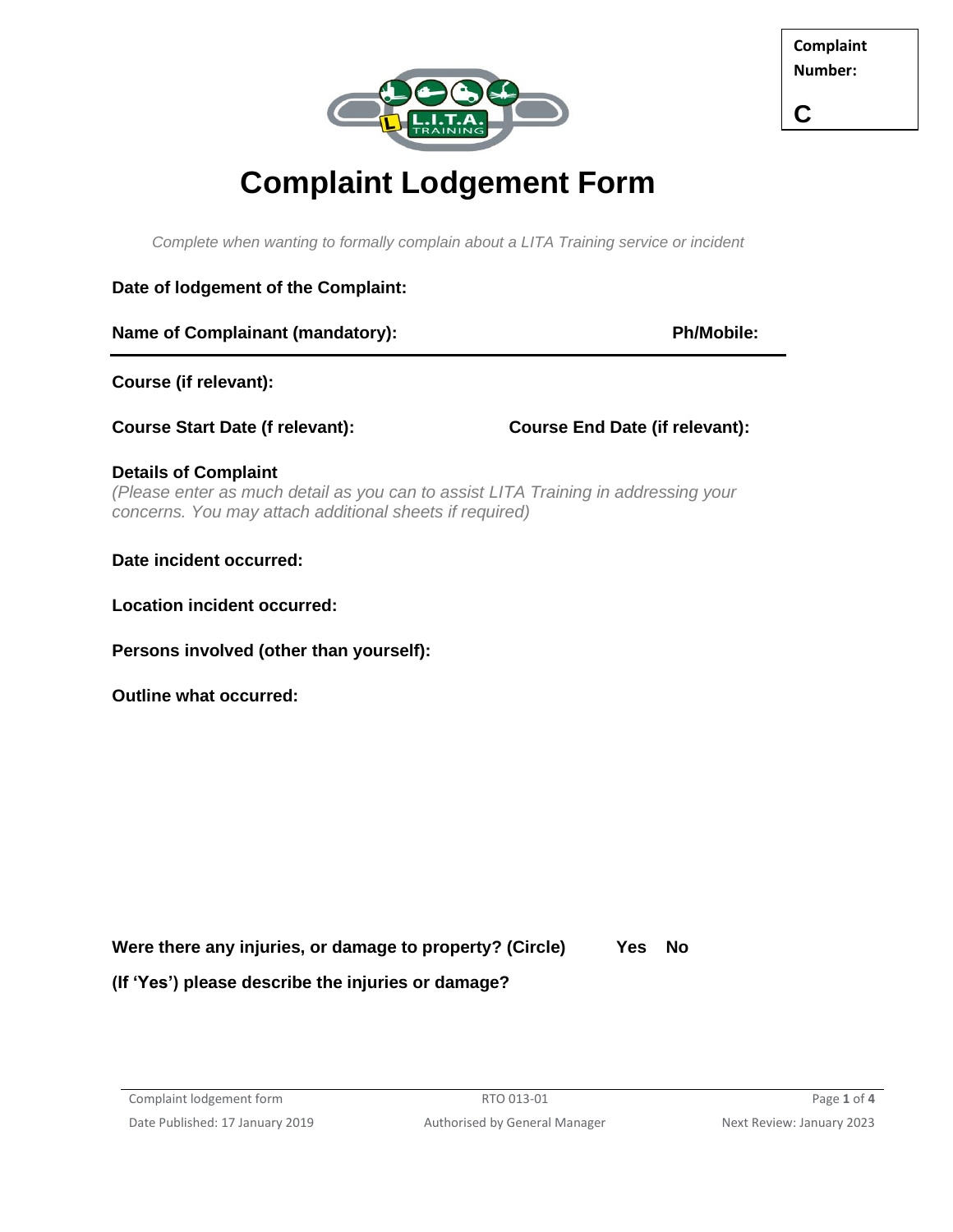

**Were there any witnesses? (Circle) Yes No**

**(If 'Yes') Names:** 

**Other relevant information you may wish to provide:**

**What, if any, response or action are you seeking or expecting?**

| I declare that I have provided all details in an accurate manner, to the best of my<br>knowledge. |                               |  |  |
|---------------------------------------------------------------------------------------------------|-------------------------------|--|--|
| <b>Complainant Name:</b>                                                                          |                               |  |  |
| Date:                                                                                             | <b>Complainant Signature:</b> |  |  |
| Please tick:                                                                                      |                               |  |  |

*I fully completed this Form.*

*This Form was completed on my behalf by \_\_\_\_\_\_\_\_\_\_\_\_\_\_\_\_\_\_\_\_\_\_\_\_\_\_\_\_\_\_\_\_\_\_\_\_\_*

Complainant Signature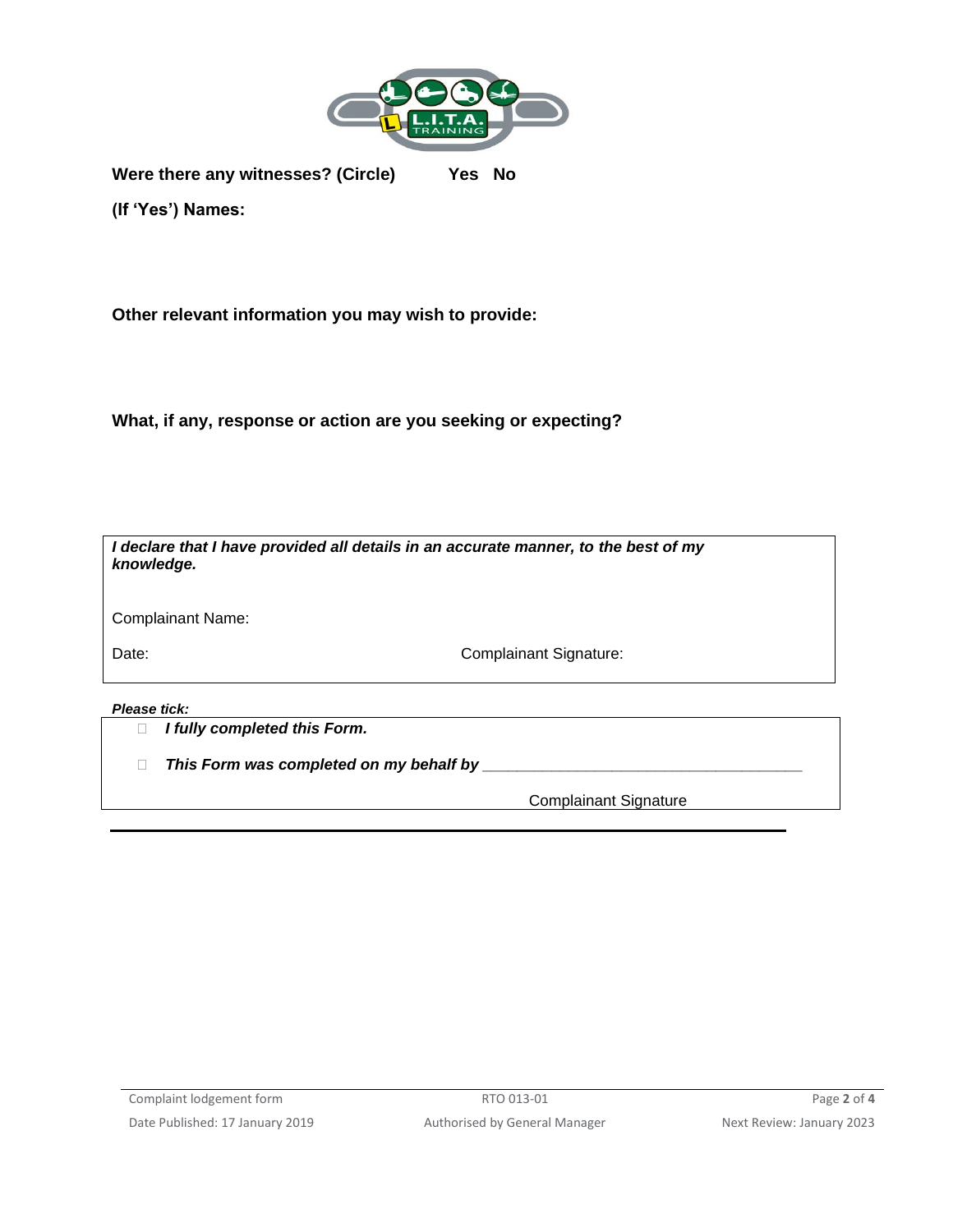

## *Office Use Only*

**This complaint was acknowledged within 48 hours of receipt (copy attached).** 

(Circle) YES NO Initial of Authorised Officer:

 **The complainant has been notified in the event that it is expected that the complaint will require more than 60 days to resolve (copy attached)**.

(Circle) YES NO N/A Initial of Authorised Officer:

 **The complaint has been entered on the Complaints & Appeals Register and Continuous Improvement Register and will be monitored to closure.** 

(Circle) YES NO Initial of Authorised Officer:

**Date(s) Complaint Reviewed by: Other parties involved (list):**

**Advice from all other parties about the matter requested (list parties and copies attached):**

**Advice from all other parties received (list parties and copies attached):**

**Decision Taken (with justification):**

**Name of RTO Delegate:**

**Signed: Date:**

 **The complainant has received writing advice of this review outcome and their right to progress the review to an independent party (copy attached).** 

(Circle) YES NO Initial of Authorised Officer:

- **Student records have been amended (if appropriate).**
	- (Circle) YES NO Initial of Authorised Officer: